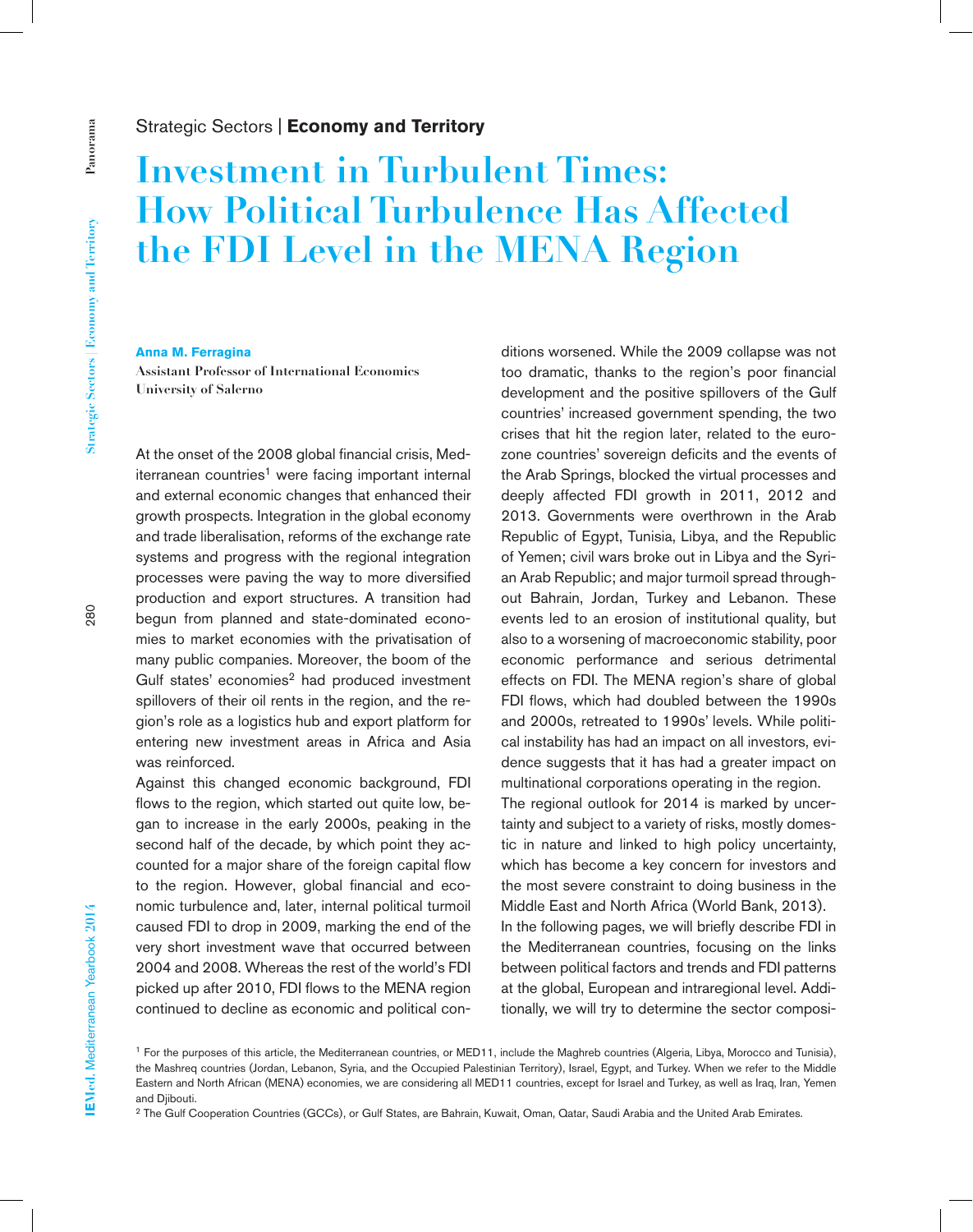tion of FDI in the region and whether there is any hint of "higher-quality FDI," i.e., diversification from natural-resource-based investment towards investment in manufacturing and more qualified and technologyintensive goods and services able to produce higher spillover effects in the region and enhance its growth potential. In the aftermath of the political crises, the picture we get suggests a strong heterogeneity in the national patterns of FDI collapse and revival and important changes in investor involvement, but also a strong overall persistence in terms of the sectoral FDI composition.

## **Foreign Investment Performance and Challenges Posed by the Arab Transitions**

The participation of MENA countries in global FDI has been conditioned by their specialisation model, which is mostly based on three economic activities strongly affected by volatility and cyclical trends: resourcebased activities such as agriculture and oil, manufacturing, and tourism (Diop et al., 2013). In spite of the efforts to improve trade integration and the tough macroeconomic reforms carried out in the 1990s, MENA countries are still not fully taking part in the

| TABLE 13<br>Inward Foreign Direct Investment Flows (as percentage of world total, 1980-2012) |  |         |         |         |         |         |         |       |       |       |       |         |       |
|----------------------------------------------------------------------------------------------|--|---------|---------|---------|---------|---------|---------|-------|-------|-------|-------|---------|-------|
| <b>YEAR</b>                                                                                  |  | 1980    | 1985    | 1990    | 1995    | 2000    | 2005    | 2007  | 2008  | 2009  | 2010  | 2011    | 2012  |
| <b>MENA</b> countries                                                                        |  | 0.51    | 2.64    | 0.38    | 0.33    | 0.37    | 2.02    | 1.65  | 1.93  | 2.55  | 1.88  | 1.04    | 1.72  |
| Algeria                                                                                      |  | 0.64    | 0.00    | 0.02    |         | 0.02    | 0.11    | 0.08  | 0.14  | 0.23  | 0.16  | 0.16    | 0.11  |
| Egypt                                                                                        |  | 1.01    | 2.11    | 0.35    | 0.17    | 0.09    | 0.54    | 0.58  | 0.52  | 0.55  | 0.45  | $-0.03$ | 0.21  |
| Jordan                                                                                       |  | 0.06    | 0.04    | 0.02    | 0.00    | 0.06    | 0.20    | 0.13  | 0.16  | 0.20  | 0.12  | 0.09    | 0.10  |
| Lebanon                                                                                      |  | $-0.02$ | 0.01    | 0.00    | 0.01    | 0.07    | 0.34    | 0.17  | 0.24  | 0.39  | 0.30  | 0.21    | 0.28  |
| Libya                                                                                        |  | $-2.01$ | 0.21    | 0.08    | $-0.03$ | 0.01    | 0.10    | 0.19  | 0.18  | 0.27  | 0.14  |         |       |
| Mauritania                                                                                   |  | 0.05    | 0.01    | 0.00    | 0.00    | 0.00    | 0.08    | 0.01  | 0.02  | 0.00  | 0.01  | 0.04    | 0.09  |
| Morocco                                                                                      |  | 0.17    | 0.04    | 0.08    | 0.10    | 0.03    | 0.17    | 0.14  | 0.14  | 0.16  | 0.11  | 0.16    | 0.21  |
| Syrian Arab Republic                                                                         |  | 0.00    | 0.03    | 0.02    | 0.02    | 0.02    | 0.06    | 0.06  | 0.08  | 0.21  | 0.10  |         |       |
| Tunisia                                                                                      |  | 0.46    | 0.25    | 0.04    | 0.11    | 0.06    | 0.08    | 0.08  | 0.15  | 0.14  | 0.11  | 0.07    | 0.14  |
| Iran (Islamic Republic of)                                                                   |  | 0.15    | $-0.07$ | $-0.17$ | 0.00    | 0.01    | 0.32    | 0.10  | 0.11  | 0.25  | 0.26  | 0.25    | 0.36  |
| Iraq                                                                                         |  | 0.00    | 0.00    | 0.00    | 0.00    | 0.00    | 0.05    | 0.05  | 0.10  | 0.13  | 0.10  | 0.13    | 0.19  |
| Djibouti                                                                                     |  | 0.00    | 0.00    | 0.00    | 0.00    | 0.00    | 0.00    | 0.01  | 0.01  | 0.01  | 0.00  | 0.00    | 0.01  |
| Yemen                                                                                        |  |         |         | $-0.06$ | $-0.06$ | 0.00    | $-0.03$ | 0.05  | 0.09  | 0.01  | 0.01  | $-0.03$ | 0.03  |
| Turkey                                                                                       |  | 0.02    | 0.20    | 0.07    | 0.46    | 0.49    | 0.49    | 0.44  | 0.60  | 0.38  | 0.39  | 0.67    | 0.77  |
| Israel                                                                                       |  | 0.03    | 0.18    | 0.33    | 0.26    | 0.07    | 1.01    | 1.10  | 1.09  | 0.71  | 0.64  | 0.97    | 0.92  |
| <b>Gulf Cooperation Council</b>                                                              |  | $-6.29$ | 0.98    | 0.08    | 0.45    | 0.03    | 2.86    | 2.42  | 3.40  | 4.23  | 2.93  | 1.59    | 1.95  |
| Bahrain                                                                                      |  | $-0.77$ | 0.18    | $-0.09$ | 0.13    | 0.03    | 0.11    | 0.09  | 0.10  | 0.02  | 0.01  | 0.05    | 0.07  |
| Kuwait                                                                                       |  | 0.00    | 0.01    | 0.00    | 0.00    | 0.00    | 0.02    | 0.01  | 0.00  | 0.09  | 0.03  | 0.05    | 0.14  |
| Oman                                                                                         |  | 0.18    | 0.29    | 0.07    | 0.01    | 0.01    | 0.16    | 0.17  | 0.16  | 0.12  | 0.09  | 0.04    | 0.11  |
| Qatar                                                                                        |  | 0.02    | 0.01    | 0.00    | 0.03    | 0.02    | 0.25    | 0.23  | 0.21  | 0.67  | 0.33  | $-0.01$ | 0.02  |
| Saudi Arabia                                                                                 |  | $-5.90$ | 0.88    | 0.15    | 0.17    | 0.01    | 1.22    | 1.21  | 2.17  | 3.00  | 2.08  | 0.99    | 0.90  |
| <b>United Arab Emirates</b>                                                                  |  | 0.18    | $-0.40$ | $-0.06$ | 0.12    | $-0.04$ | 1.10    | 0.71  | 0.76  | 0.33  | 0.39  | 0.46    | 0.71  |
| Transition economies excluding the Russian Federation                                        |  | 0.04    | 0.03    | 0.04    | 0.59    | 0.31    | 1.83    | 1.82  | 2.57  | 2.97  | 2.26  | 2.50    | 2.66  |
| <b>Russian Federation</b>                                                                    |  |         |         |         | 0.60    | 0.19    | 1.57    | 2.85  | 4.12  | 3.01  | 3.06  | 3.34    | 3.81  |
| Southern Asia excluding India                                                                |  | 0.38    | 0.05    | $-0.01$ | 0.19    | 0.09    | 0.69    | 0.46  | 0.52  | 0.56  | 0.54  | 0.49    | 0.59  |
| India                                                                                        |  | 0.15    | 0.19    | 0.11    | 0.63    | 0.25    | 0.77    | 1.27  | 2.60  | 2.93  | 1.50  | 2.19    | 1.89  |
| Eastern and South-Eastern Asia excluding China                                               |  | 6.51    | 4.70    | 8.75    | 11.12   | 7.60    | 9.47    | 8.35  | 7.58  | 9.48  | 14.04 | 13.25   | 15.18 |
| China                                                                                        |  | 0.11    | 3.50    | 1.68    | 10.92   | 2.88    | 7.32    | 4.17  | 5.96  | 7.81  | 8.15  | 7.51    | 8.96  |
| South America excluding Brazil                                                               |  | 2.98    | 4.09    | 1.95    | 4.14    | 1.72    | 2.93    | 1.85  | 2.66  | 2.53  | 3.10  | 3.80    | 5.86  |
| <b>Brazil</b>                                                                                |  | 3.53    | 2.54    | 0.48    | 1.28    | 2.32    | 1.52    | 1.73  | 2.48  | 2.13  | 3.44  | 4.04    | 4.83  |
| Developing economies                                                                         |  | 13.81   | 25.37   | 16.76   | 34.04   | 18.72   | 33.80   | 29.43 | 36.80 | 43.59 | 45.23 | 44.52   | 52.03 |

Source: Own elaboration using UNCTAD data, accessed on March 2014.

 $281$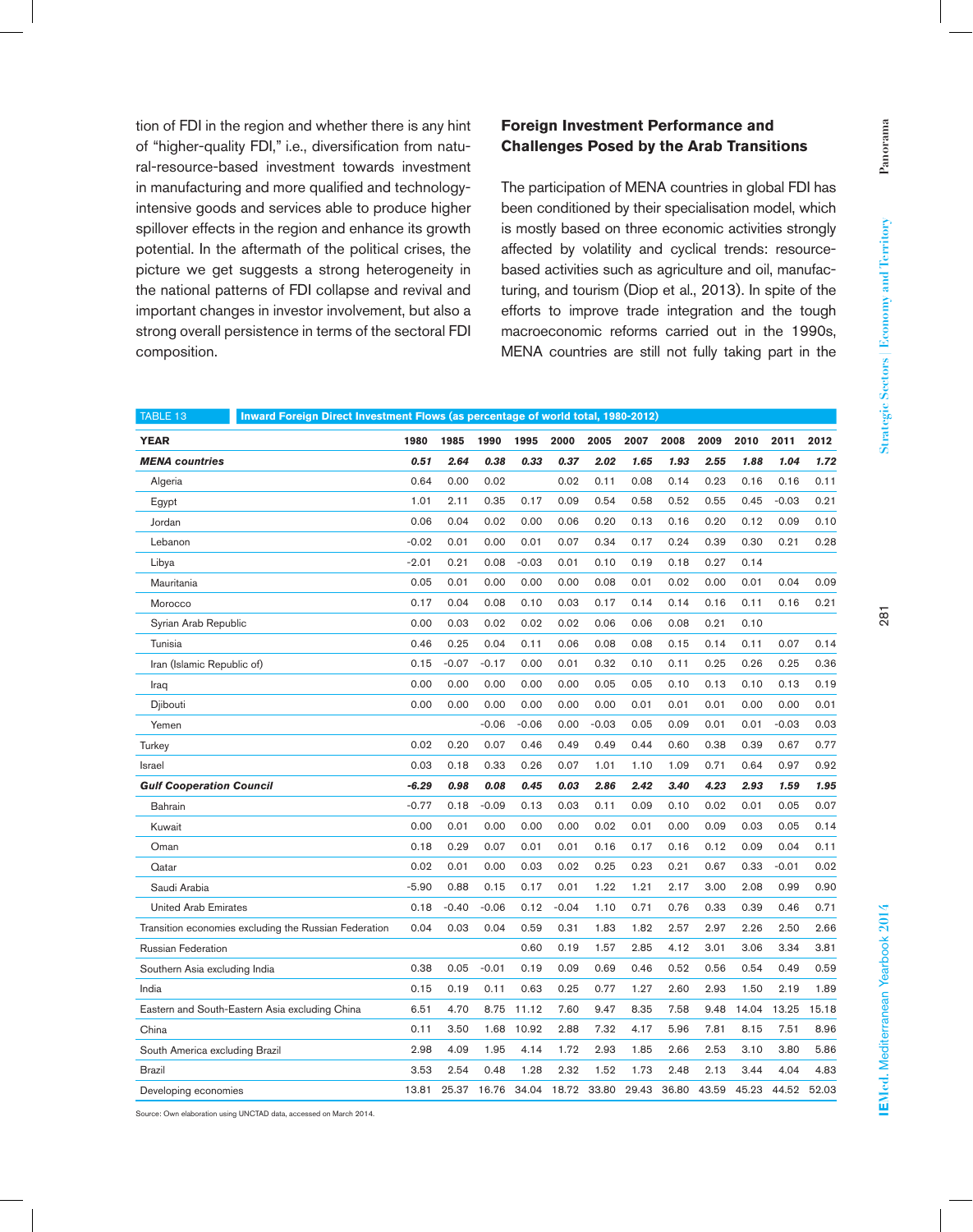development of global production networks or the new potential of integration in global markets (Giovannetti, 2013). Moreover, they do not constitute an integrated economic space yet, despite the many intra-regional agreements that have been signed since the 1960s (Romagnoli and Mengoni,  $2013$ ).<sup>3</sup> The pace of FDI growth in the MENA region (below 2% on average) lags far behind that of many other emerging economies, such as China (which rose from a share of less than 1% in 1980 to more than 9% in 2012), South and East Asia (up from 6% to more than 15% over the same period), and Central and Eastern Europe and the Russian Federation (climbing to more than 6% in 2012 from virtually zero in 1995) (see Table 13).

FDI in the MENA region tends to focus on countries with greater political stability and more favourable economic factors (rapid privatisation, deregulation and liberalisation of financial markets and trade). On the other hand, a crucial factor for localisation is a country's oil resources (Sekkat, 2012). In the Maghreb region, flows are concentrated in Morocco, for reasons of stability, and Algeria, where they are almost entirely invested in the oil industry and its supplier and user sectors. In the Mashreq, the main destinations are Israel, Egypt and, before the conflict, Syria. Since

2005, large inflows of FDI into the GCC economies have also predominated (see Table 13).

Chart 25 shows the level of FDI inflows to MED11 countries over 2000-2012. Total investment increased from less than \$13 million to more than \$38 million at its peak in 2006. It then dropped 30% in 2009, and the ensuing political turmoil that took place in 2011 and 2012 undermined FDI recovery in the region.

The Arab transitions generated a substantial shock to political stability, reflected in significantly deteriorated political risk rankings in almost all countries in the region. Many countries have been experiencing political turmoil since 2010 in terms of government changes, conflicts, and policy instability, with major effects on the business and legal environment.

We used the political stability index from the World Bank's governance indicators for 2010-2012 to check whether investors were discouraged by the deterioration in the political and economic environment in the region after 2010. Chart 26 shows the results. In general, increased political instability in the host economy was directly correlated with decreased FDI in MENA countries, although there were some exceptions.4 Tunisia, Morocco, Yemen and Turkey saw positive growth in FDI, despite serious declines in political stability.<sup>5</sup> The



rce: Own elaboration based on OECD (EU15, United States) and UNCTAD (World) data, accessed on March 2014

3 The Arab Common Market in 1964, the Gulf Cooperation Council in 1981, the Maghreb Arab Union in 1989, the GAFTA in 1997, and the Agadir Agrement in 2004.

<sup>4</sup> A similar relationship was tested with econometric estimates by Burger, lanchovichina and Rijkers (2013).

<sup>5</sup> In Tunisia, the decline in FDI rates was small, despite the political turmoil due to Tunisia's dual economy structure, under which investment in the offshore sector is tax-exempt and subject to few regulations. Morocco experienced a significant rise in 2012 due to the less serious nature of the unrest experienced in the country.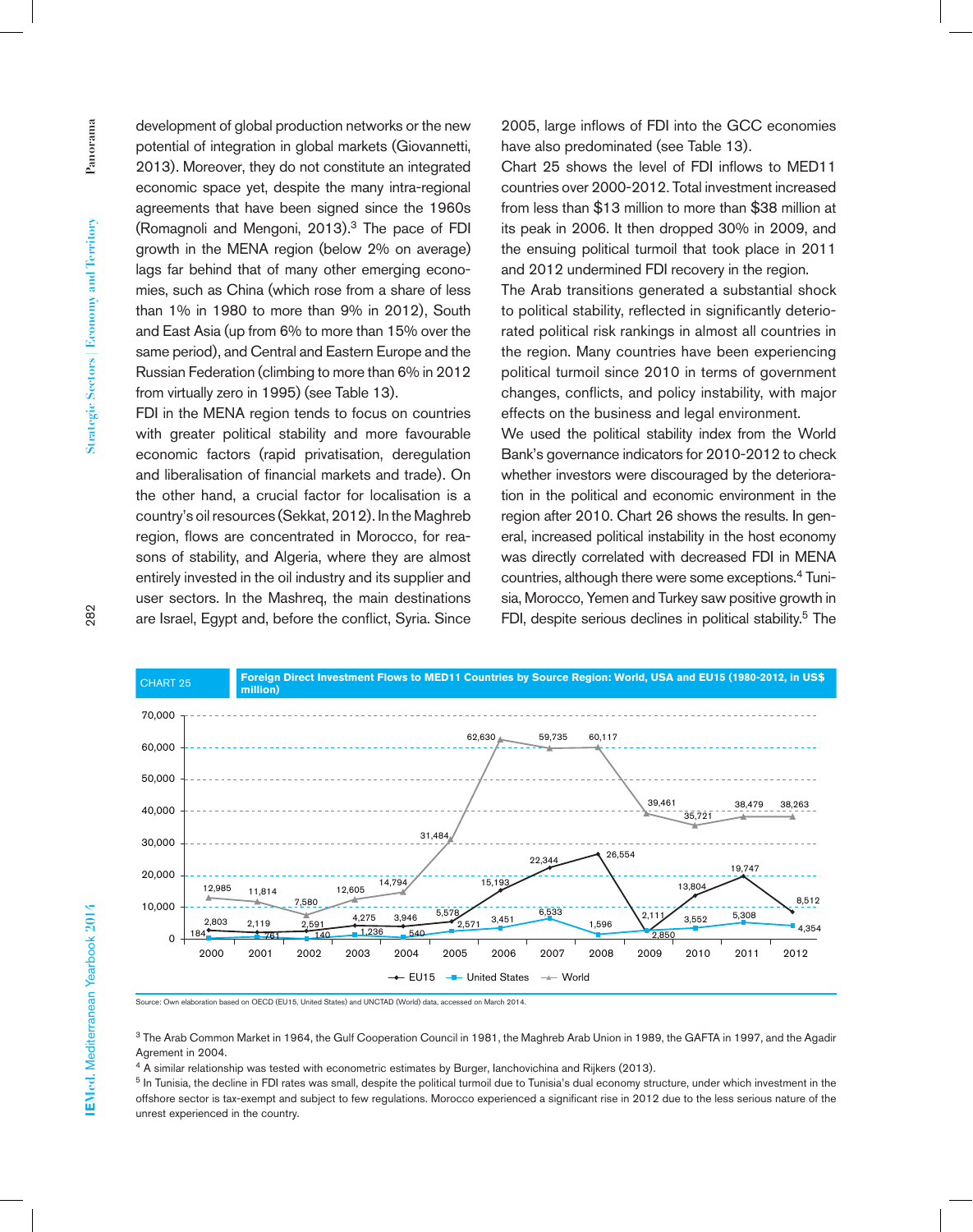Panorama **Panorama** Strategic Sectors | Economy and Territory **Strategic Sectors | Economy and Territory**

countries registering the most serious losses in terms of both political stability and FDI inflows were Syria, Libya, Egypt, Algeria and Jordan. No FDI increase was registered in Syria over 2012, and investors did not return to Libya until 2012. Three years after peaking at \$11.6 billion and subsequently collapsing to \$6.7 billion in 2009, FDI in

Egypt had still not recovered, due to the critical political and security situation. Jordan likewise remained in a critical situation in 2012, due, among other things, to the adoption of a rigid fixed exchange rate regime anchored to the dollar. In Israel, after reaching the record figure of \$20 billion in 2006, FDI fell to less than \$8 billion dollars in 2009 and, by



283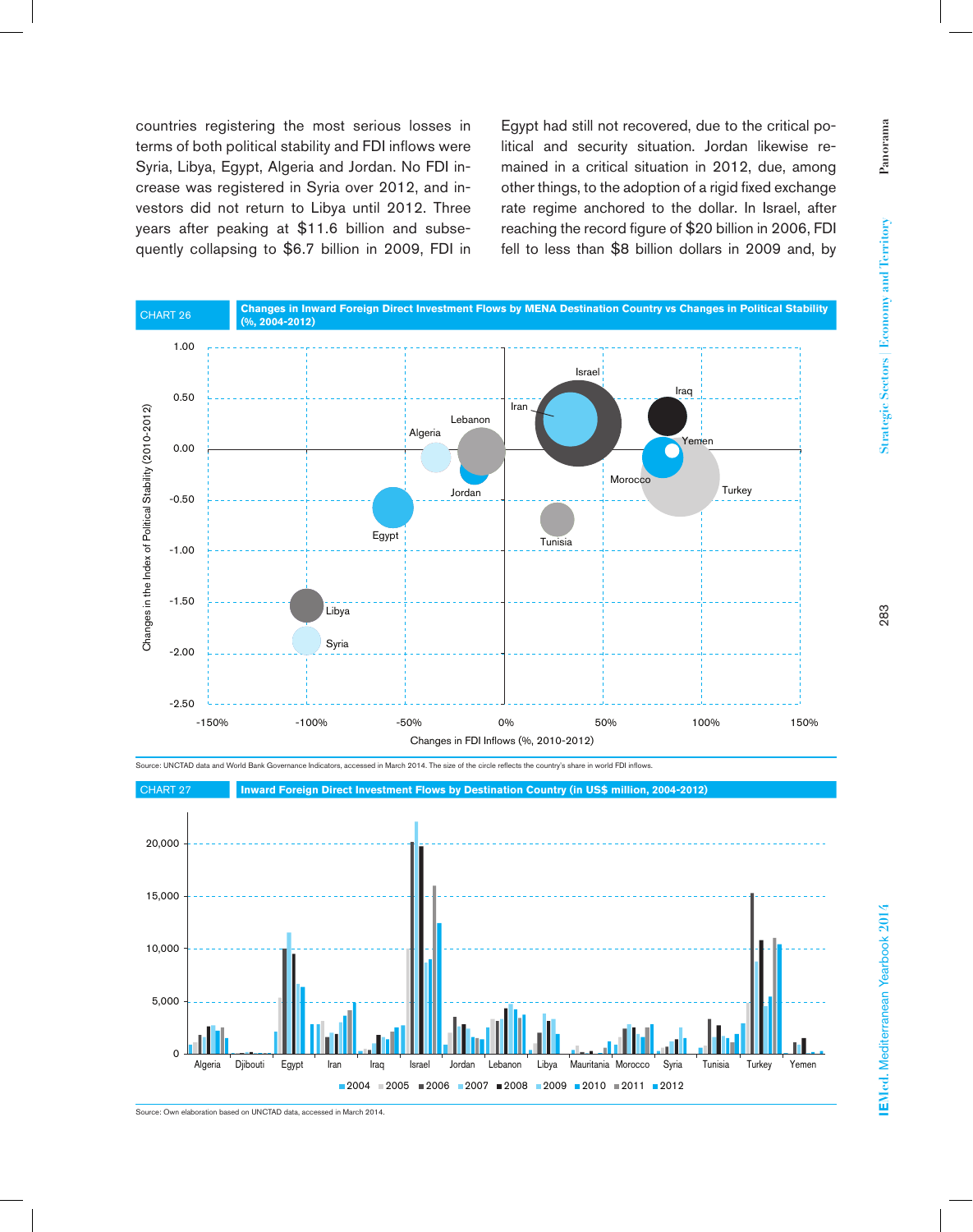2012, had rebounded to only \$13 billion. In contrast, in Lebanon, FDI was generally quite resilient, given the country's proximity to the conflicts in Syria.

#### **Emerging Actors and Intra-Arab Investment**

A crucial change in the geographical map of FDI has occurred over the last decade with the emergence of new investors (Chart 28). With the enormous surplus in the oil-rich Gulf economies, converted into sovereign funds, intra-Arab FDI from the GCC countries increased sharply between 2004 and 2008, rivalling the EU for leadership in the region and compensating for the loss of American investors. The improved positions of China and other Asian and emerging countries, such as Brazil and Russia, were likewise remarkable.

The political uprisings in the region have further reinforced emerging countries' rise and the slowdown in Western investors from the EU and US. Investment flows from the US have decreased in all countries in the region, especially Egypt and Tunisia. Conversely, the Gulf States have strengthened their support for the news Islamist governments in Northern Africa

and, at the same time, have emerged from the financial crisis that affected the Gulf monarchies between 2007 and 2011. In contrast, the EU15 region, the main trade partner and investor, has lost relevance in the region since 2007, dropping from over 40% of total FDI in 2008 to only 21% in 2012. However, this slowdown may be cyclical, due to a loss of confidence by EU investors, and it could reflect the "wait and see" attitude of EU governments with regard to the new political leaders to emerge in the region. Many Mediterranean countries will revise their development and governance models, and this will most likely lead to increased investment from Europe in the near future. Intra-MED11 investment also remained very low and was further weakened over the crisis, although the changes taking place in the region should also lead to greater political and economic intra-regional integration in coming years (Noutary and Louçon, 2013).

#### **Patterns of FDI by Sector**

The wave of increasing FDI over the last decade fuelled by the oil boom was dominated by large inflows



Source: ANIMA-MIPO 2003-12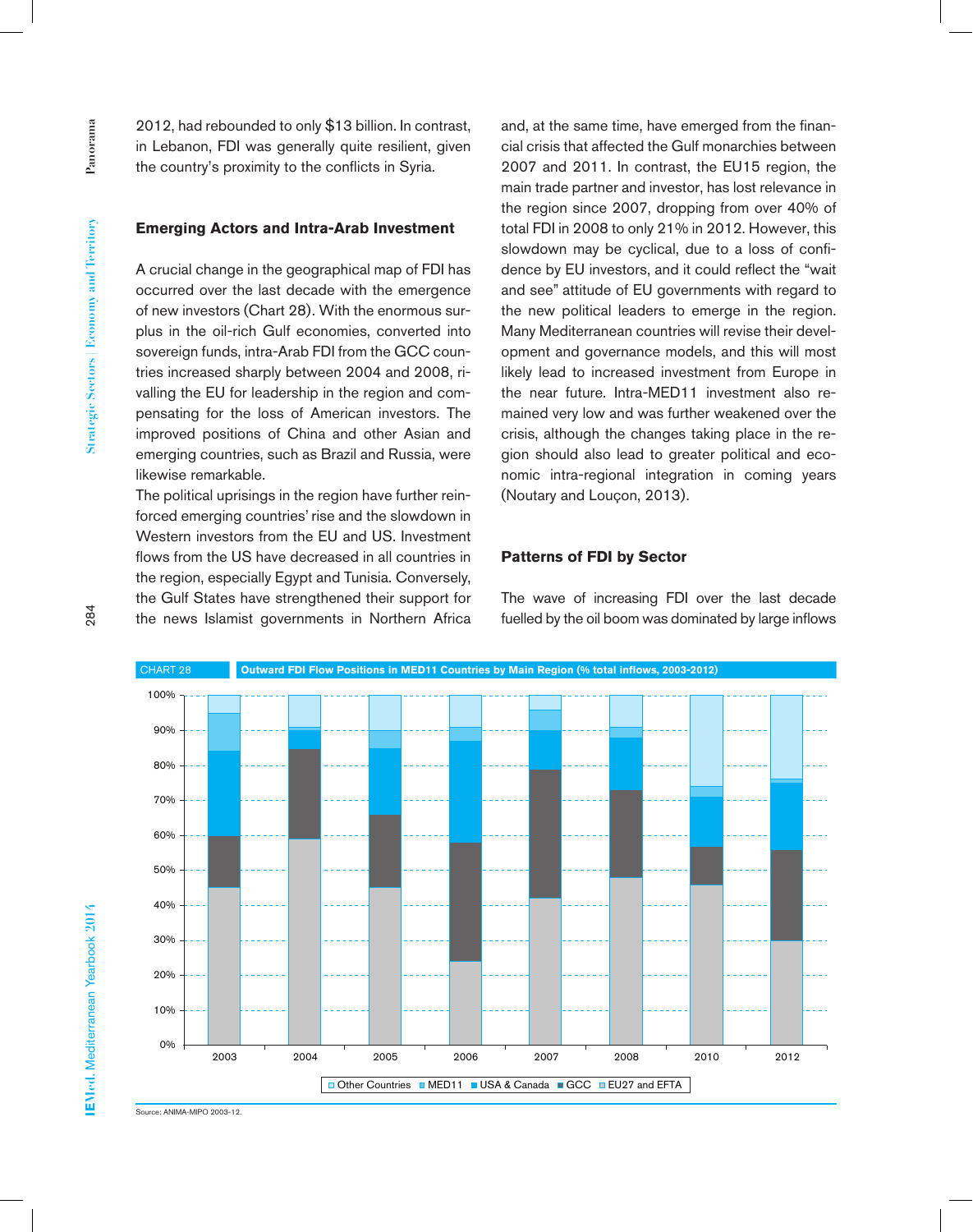of FDI in natural resources and non-tradable activities (Chart 29). There was a shift in the destination of FDI from MENA countries' developing oil importers, which received over 60% of all net FDI inflows to the region between 1993 and 1997, to the region's oil exporters, which received almost two thirds of FDI inflows between 2003 and 2007 (World Bank, 2013). Since the post-2011 collapse, this skewed composition has grown even worse, as the need for democratic reforms dampens certain investment flows, causing sectoral shifts similar to those seen with Dutch disease. While foreign investors in natural-resource-intensive and non-tradable sectors appear to be quite resilient to shocks to political stability for several reasons, including, simply, the geographically constrained availability of natural resources, which has decreased significantly over the past few decades, political instability has a strong negative effect on investment in non-resource tradable manufacturing and tradable service activities. $6$  Of the 50 largest

multinational firms doing greenfield investment in the MENA region, as reflected by FDI market data for 2012, nearly half operate in resource and oil manufacturing sectors and only 12 are engaged in tradable non-oil activities, of which ten invest in commercial services, while only two invest primarily in non-oil manufacturing. The traditional sectors of utilities, such as energy, telecoms, banking, construction and public works have continued to attract the bulk of FDI, a pattern that has only been strengthened by the revival of the Gulf Countries' position in the area (World Bank, 2013).

In the near future, an additional gain in the GCC countries' position might further reduce the rate of increase for investment in more tech-intensive sectors, which are mainly linked to Western investors. Therefore, political unrest might amplify the effect of FDI clustering in traditional sectors such as oil renting and labour-intensive and non-tradable sectors, reducing the chance of investment in the types of high-quality, non-resource-intensive activities that



Source: FDI market data from the World Bank, 2013.

<sup>6</sup> However, not all types of political instability matter equally to the MENA region's foreign investors. Government instability, worsening bureaucratic quality, an unstable business environment, and conflicts have a strong negative effect on foreign investment, whereas other aspects of political instability, such as the lack of democratic accountability or law and order, corruption, and ethnic and religious tensions, seem to matter less (World Bank, 2013).